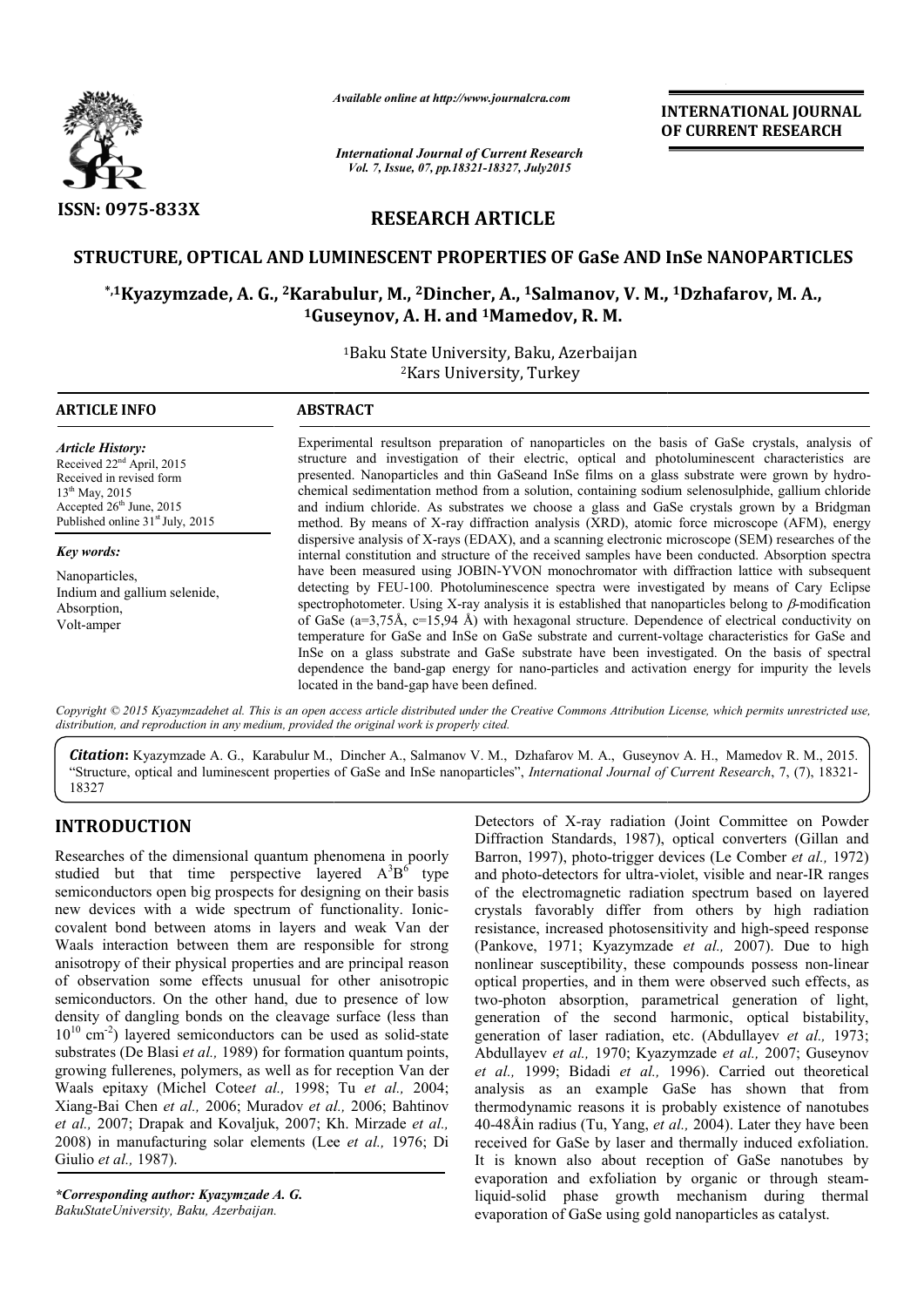As to nanoparticles (quantum points), for their reception a number of methods of high-temperature chemical synthesis has been used. Thus D.F. Kelley, V. Chikan have received GaSe nanoparticles having the form of a disk in diameter of 2-6 nm and thickness in four monoatomic layers (Se-Ga-Ga-Se) (Tu *et al.,* 2004).Among a wide spectrum of nanomaterials special place occupy nanostructured materials for nanoelectronics. Nanostructuring of the substances allows directionally change spectrum of its physical and chemical properties. Due to it in the literature a term a programmed matter was appeared which in narrow sense can be understood as creation materials with a set of characteristics by the nanostructuring method. Interest to synthesis of small particles, nanocrystals of various substances has essentially grown, when it was found out that reduction of the crystallite size below some threshold size can lead to considerable change on crystal structure and occurrence of quantum properties. Quantum effects are observed most distinctly when the size of particles are less than 10 nm. A spherical form of the nanocrystals thus is very important in order to ensure an optimum discrete energy levels spectrum of the quantum points. The method of chemical sedimentation from water solutions allows receive semiconductor nanocrystals much more the smaller size, than methods molecular-beam epitaxy or lithographic technology. Origin of germs and their growth in a solution at chemical sedimentation leads to the form nanocrystallites close to spherical, while filming by methods of molecular-beam epitaxy or electrochemical sedimentation gives non-spherical forms. In this work experimental results of reception nanoparticles on the basis of GaSe crystals, an analysis of structure and research of their electric, optical and photo-luminescent characteristics have been presented.

#### **Experimental method of reception of nanoparticles**

GaSe nanoparticles have been received by chemical sedimentation a method (M-CBD). Thus an important role is due to manufacturing of substrates, preparation of compositions and the very process of reception. As substrates we choose a glass and GaSe crystals. GaSe crystals were grown by a Bridgman method. The sizes of crystal substrates were  $10x6x0,5$  mm<sup>3</sup>. Glass substrates were preliminary carefully cleared in a solution of potassium dichromate and sulfuric acid, then consistently washed out in hydrochloric acid, acetone and repeatedly in the distilled water, and after washing were dried up in vacuum drying box. Thin GaSe films on a glass substrate were grown by hydro-chemical sedimentation method from a solution, containing sodiumselenosulphide  $(Na_2$   $SeSO<sub>3</sub>)$  gallium chloride  $(GaCl<sub>3</sub>)$  and indium chloride  $(\textit{In}Cl<sub>3</sub>)$ . As initial raw materials especially pure substances were used:  $\mathcal{S}e$ ,  $\mathcal{G}a$ ,  $\mathcal{I}n$ ,  $\mathcal{N}a$ <sub>2</sub>,  $\mathcal{S}O$ <sub>3</sub>, and  $\mathcal{H}Cl$ . Initially  $\mathcal{N}a$ <sub>2</sub>,  $\mathcal{S}eSO$ <sub>3</sub>,  $GaCl<sub>3</sub>$  and  $\dot{I}nCl<sub>3</sub>$  compounds on below-mentioned reactions

were synthesized:

$$
Na_2SO_3 + Se \rightarrow Na_2SeSO_3,
$$
  

$$
2Ga + 6HCl \leftrightarrow 2GaCl_3 + 3H_2,
$$

# $2In + 6HCl \leftrightarrow 2InCl_1 + 3H_2$ , (1)

then water solutions of sodiumselenosulphide and gallium chloride in the ratio, necessary for GaSe formation, with composition corresponding stoichiometric composition have been prepared. In this solution substrates were maintained during from one to ten minutes. Further, growing of GaSe nanoparticles was made on the following sequence: four reservoirs with liquids were used. In the first reservoir there was a solution of gallium chloride, in the second - the distilled water, in the third - solution of sodiumselenosulphide and in the fourth, also the distilled water. Substrates were consistently maintained in these reservoirs during 20 seconds, 10 seconds, 15 seconds and 10 seconds, accordingly. This process repeated 30 consecutive times. Using X-ray diffraction analysis (XRD), atomic force microscope (AFM), energy dispersive analysis of X-rays (EDAX), and a scanning electronic microscope (SEM), researches of the internal constitution and structure of the received samples have been conducted. Current-voltage characteristics were registered by means of digital measuring devices. For ohmic contacts silver paste were used. Absorption spectra have been measured using JOBIN-YVON monochromator with diffraction lattice with subsequent detecting by FEU-100. Output signals directed to transient digitizer system which included storage oscilloscope (Le Groy 9400) and computer system (board Master 800 ABI 8). Photoluminescence spectra were investigated by means of Cary Eclipse spectrophotometer. As a radiation source the xenon lamp was used.

#### **The structural analysis of GaSe nanoparticles**

On Fig. 1 and 2 are presented diffraction patterns (XRD) of GaSe nanoparticles on a glass substrate and on GaSe crystal, accordingly.



**Fig. 1. Diffraction pattern (XRD) for GaSe nanoparticles on a glass substrate**

Using X-ray analysis it is established that nano-particles belong to  $\beta$ -modification of GaSe (a=3,75Å, c=15,94Å) with hexagonal structure (Bourdon, 1974).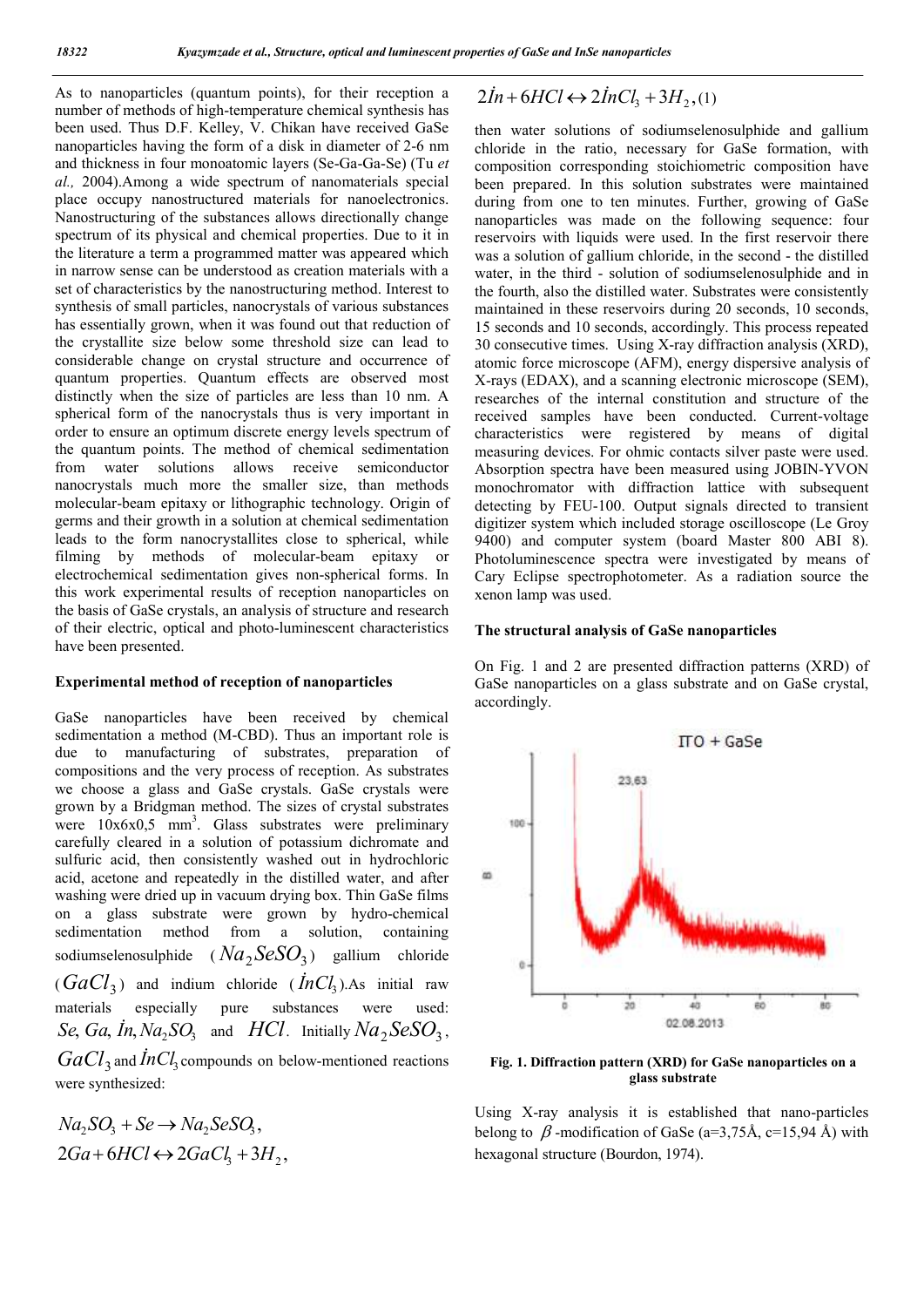

**Fig. 2.Diffraction pattern (XRD) for GaSe nanoparticles on GaSe substrate**

Space group of symmetry is  $D_{6h}^4$ . In the Table the calculated values of lattice parameters for GaSe are presented. On the basis of X-ray diffraction patterns by means of the Debay-Sherer formula sizes of received nanoparticles have been calculated (Weller, 1977). Estimations show that sizes of GaSe nanoparticles lie in an interval 7÷20 nm. On Fig. 3AFM images of GaSe nanoparticles on a glass substrate (a) and on GaSe substrate (b) are presented. As is seen from figures, in the presented figures homogeneous distribution of particles are not observed.

By means of energy dispersive analysis of X-rays (EDAX) (Fig. 4) and a scanning electronic microscope (SEM) (Fig. 5) researches of the internal constitution and structure of the GaSe nanoparticles have been conducted. The images received by means of SEM show that the received substances consist of spherical nanoparticles with the dimensions (7-20) nm which gather in polydispersive form. By EDAX method it is established that gallium to selenium ratio equals Ga: Se=1:1, showing that the substance structure is in stoichiometrical parity.

#### **Electric, optical and luminescent propertiesof GaSe and InSenanoparticles**

Fig. 6 shows dependence of electrical conductivity on temperature for GaSe and InSeon GaSe substrate. In the 200- 300К temperature range dependence of electrical conductivity on temperature for GaSe on GaSe substrate has exponential character. From a slope of straight line of dependence log  $\sigma$ =f (1/T) activation energy for charge carriers was defined, which is equal  $E_a = 0.32$  eV. In the 200-300K temperature range dependence  $\log \sigma = f(1/T)$  activation energy for for GaSe + InSe was defined, which is equal  $E_a = 0.41$  eV,  $E_a =$ 0.13 eV and  $E_a = 0.54$  eV. On Fig. 7 current-voltage characteristics (CVC) for GaSe (a) and InSe (b) on a GaSe substrate at different temperatures are presented.

At small values of the applied external voltage CVC for GaSe on a glass substrate appear linear that is explained by the current of the equilibrium charge carriers, and at relatively high voltages is defined by laws of flow of space-charge limited currents.



**Fig. 3.АFM images of GaSe nano-particles on a glass substrate (a), (b) and on GaSe substrate (c), (d) before (a, c) and after (c, d) annealing, accordingly**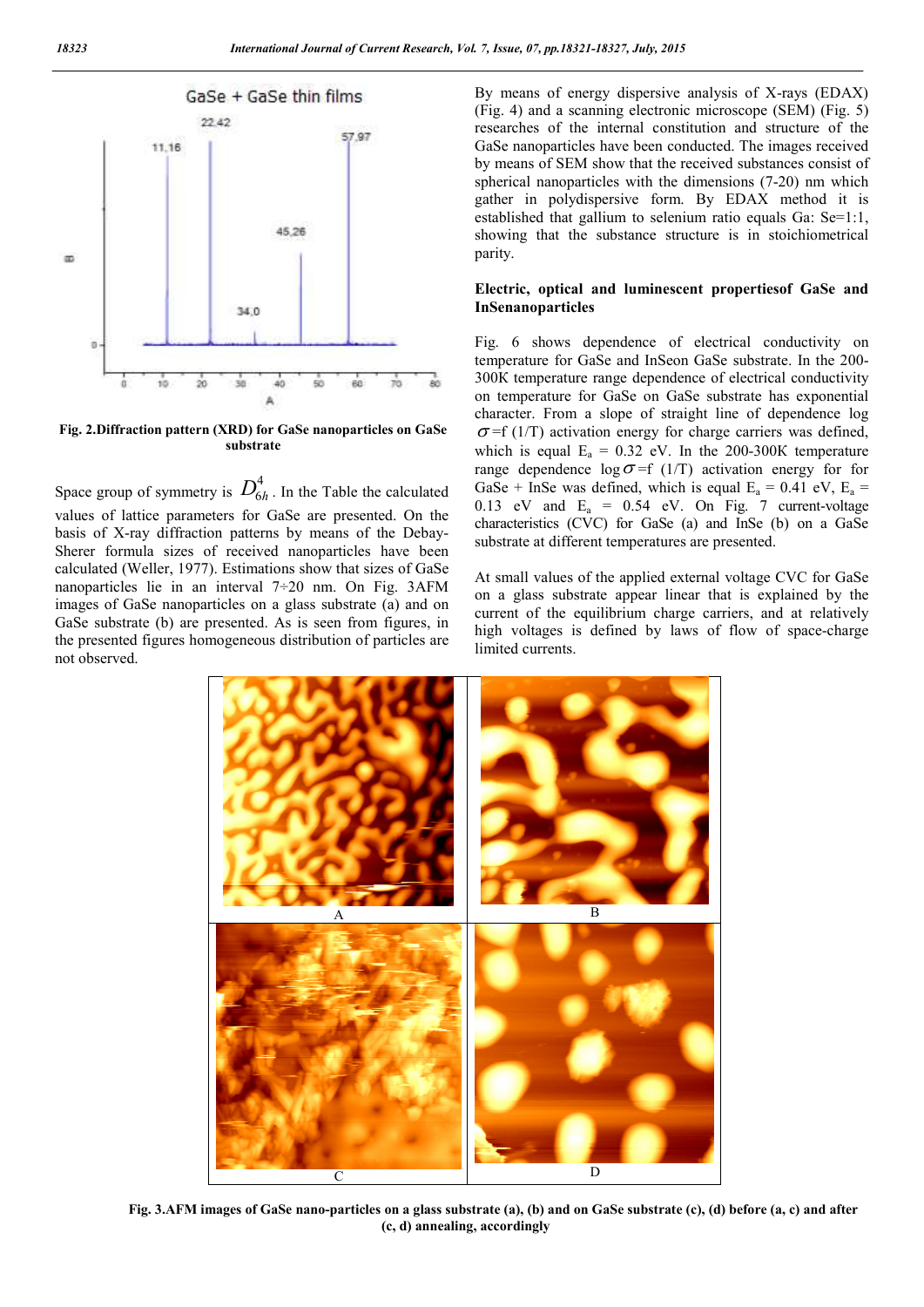

**Fig. 4. EDAX images for GaSe nano-particles**



**Fig. 5. SEM image for GaSe on a glass**



**Fig. 6.**  $\log \sigma = f(1/T)$  for  $\text{Gase} + \text{Gase}$  (a) and for  $\text{Gase} + \text{InSe}$  (b)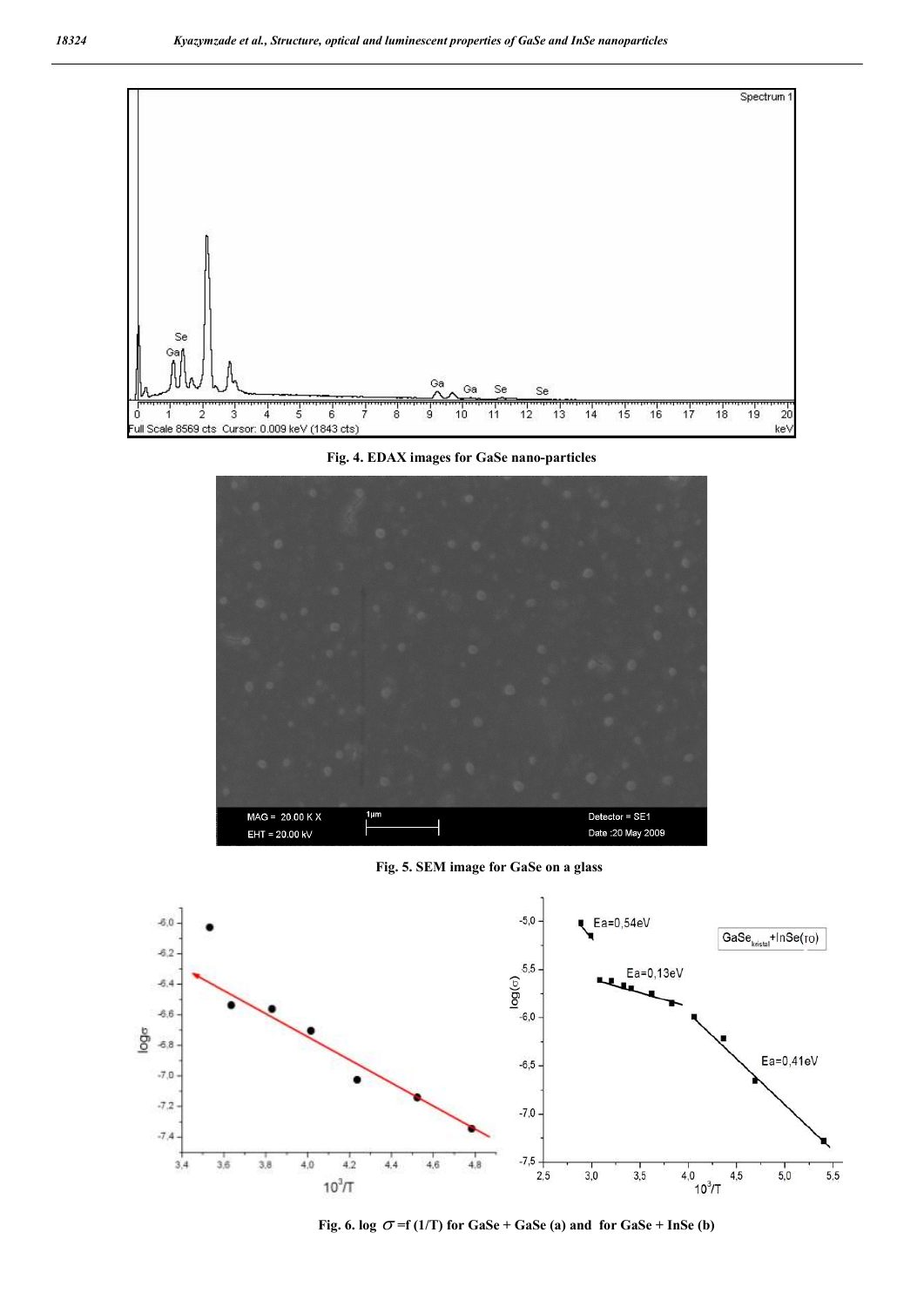It is necessary to notice that at research of injection currents, it is necessary to consider properly an extremity of contact injection level and its parity with level of usual generation of free charge carriers. Defining role thus, certainly, plays also degree of initial filling of energy levels and value of their concentration which in the conditions considered by us are controlled by technological conditions of films sedimentation. On Fig. 8, an absorption spectrum for GaSe nanoparticles on a glass substrate is presented. On the basis of spectral dependence the band-gap energy for nanoparticles and activation energy for impurity the levels located in the bandgap have been defined. As is seen from figure, absorption in the short waves region corresponds to energy 3.69 eV. We believe that this value is equal to band-gap energy for studied GaSe nanoparticles. In this case band-gap energy for nanoparticles appears much more than  $E<sub>g</sub>$  for GaSe crystals.

It is necessary to notice that the increase in band-gap of nanoparticles in comparison to a massive crystal is prominent feature of semiconductor nanoparticles. It is known that a band-gap of nanoparticles depends on the band-gap of the crystal  $(E_g)$ , the reduced mass of the investigated crystal

(*m<sub>r</sub>*) and on dimensions of nano-particles (a) (Samuel, 2004).

$$
E_{\rm g}
$$
 (nano.) =  $E_{\rm g}$  (cryst.) +  $\frac{\hbar^2 \pi^2}{2m_r a^2}$  (4)

The estimations carried out by us taking into account GaSe parameters shows that the calculated values of the band-gap for nanoparticles agree satisfactorily with the found value on the basis of an absorption spectrum.



**Fig. 7. Current-voltage characteristics of GaSe (a) and InSe(b) nanoparticles on GaSe substrate at different temperatures**



**Fig. 8. a) Absorption spectrum of GaSe nanoparticles on a glass substrate, b) Absorption spectrum of ITO + GaSe +InSe**

For comparison on Fig. 8, b, an absorption spectrum of GaSe crystals is presented.  $E_g$  values found by us for GaSe crystals has appeared equal  $E_g=1.98$  eV.

Observed on a absorption spectrum of GaSe nanoparticles peaks 2.37 eV, 1.87 eV and 1.28 eV, apparently are caused by electronic transitions from the capture centers  $D_1$ ,  $D_2$  and  $D_3$ , located in the band-gap, into conductivity band, accordingly.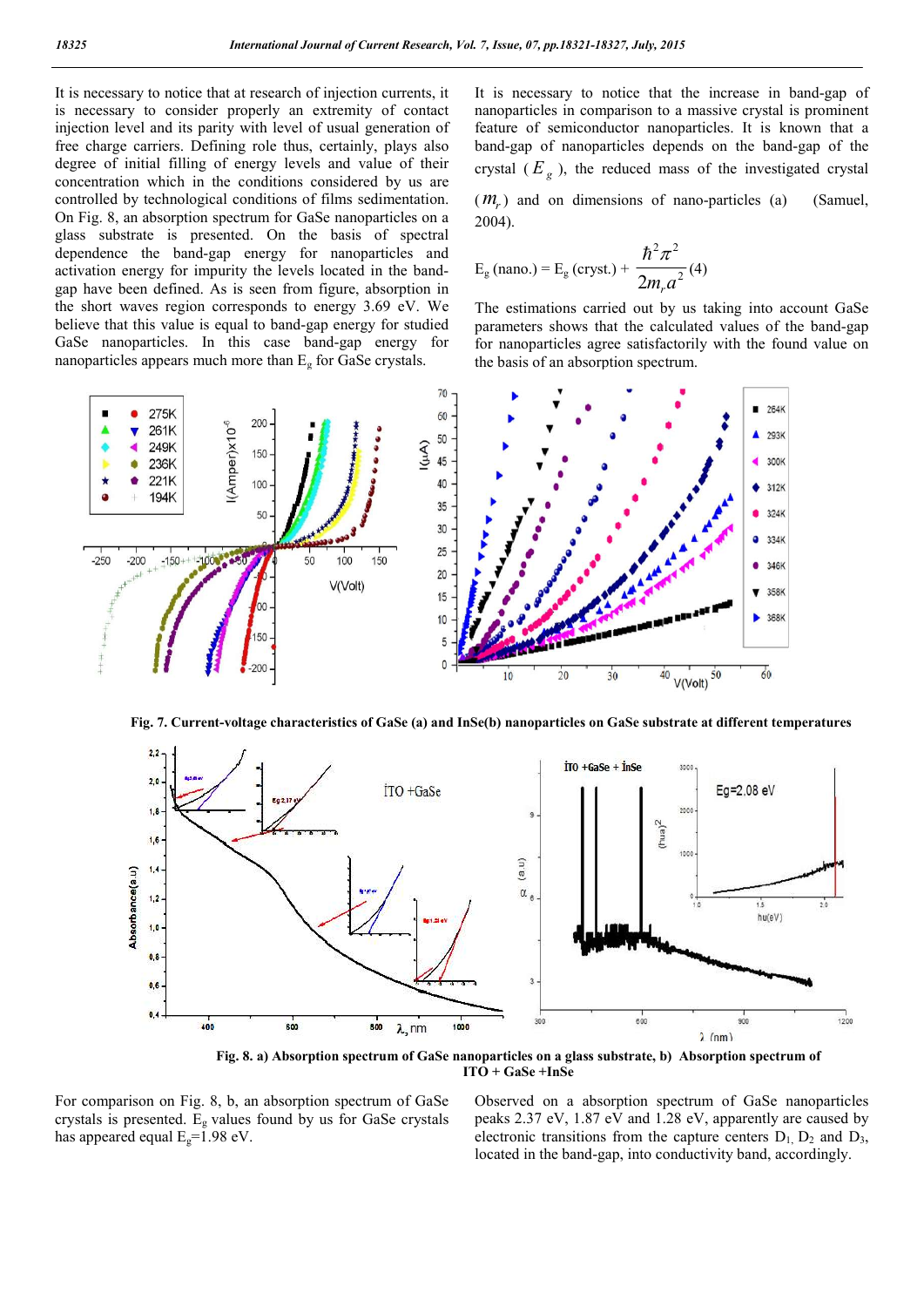On Fig. 9a photoluminescence spectrum of GaSe nanoparticles on a glass substrate is presented. As is seen from figure, photoluminescence spectra cover long-waves region, much more exceed edge luminescence and are in continuous absorption region.

Band-gap energy for nanoparticles appears much more than Eg for GaSe crystals.



**Fig. 9. Photoluminescence spectra of GaSe nanoparticles on a glass substrate**

#### **Conclusion**

Experimental results of preparation nanoparticles on the basis of GaSe crystals, analysis of structure and research of their electric, optical and photoluminescent characteristics have been presented. GaSe nanoparticles were prepared by a method of chemical sedimentation. Thin GaSe films on a glass substrate were grown by hydrochemical sedimentation a method from a solution containing sodiumselenosulphide and gallium chloride. Using X-ray analysis it is established that nano-particles belong to  $\beta$ -modification of GaSe (a=3,75Å,  $c=15,94$  Å) with hexagonal structure. The images received by means of SEM show that the received substances consist of spherical nanoparticles with sizes (7-20) nm which gather in polydispersive form. By EDAX method it is established that gallium to selenium ratio equals Ga: Se=1:1, showing that the substance structure is in stoichiometrical parity. In the 200- 300К temperature range temperature dependence of electrical conductivity for GaSe on GaSe substrate has exponential character with activation energy  $E_a = 0.32$  eV.

At small values of the applied external voltage current-voltage characteristics for GaSe on a glass substrate appear linear that is explained by the current of the equilibrium charge carriers, and at relatively high voltages is defined by laws of flow of space-charge limited currents. Current-voltage characteristics for GaSe on GaSe substrate are described well enough by exponential dependence, and at low temperatures in the backward direction at relatively low voltages CVC of studied structures obeys the linear law, at the high backward voltage a soft breakdown occurs. On the basis of spectral dependence the band-gap energy for nanoparticles and activation energy for impurity the levels located in the band-gap have been defined.

### **REFERENCES**

- Abdullayev G.B., Salmanov V.M., Agayeva A.A., Yaroshetsky I.D. 1973. Generation of the second harmonic in  $A^{III}B^{VI}$  compounds. FTP, 7, 1229, (in Russian).
- Abdullayev G.B., Mirzoyev B.R., Salmanov V.M., Ryvkin S.M. and Yaroshetsky I.D. 1970. Photoconductivity and a luminescence gallium selenide at two-photon excitation. FTP, 4, 1393, (in Russian).
- Bahtinov A.P., Kovaljuk Z.D., Sidor O.N., *et al.,* 2007. FTT, 49, 1498 (inRussian).
- Bidadi S., Kalafi M., Tadjalli S. and Salmanov V.M. 1996. Nonlinear light absorption in GaSe crystals at the fundamental absorption edge. Optical Materials, 117, 6, (Amsterdam-Netherlands).
- Bourdon A. 1974. Characteristics reseau in GaSe. *J. Phys. Suppl.,* 1974 V. 35, p. 217-222.
- De Blasi C., Manno D., Micocci G. and Tepore A. *J. Appl. Phys.,* 65(1989) 1164.
- Di Giulio M., Micocci G., Siciliano P. and Tepore A. J*. Appl. Phys.,* 62(1987) 4231.
- Drapak S.I. and Kovaljuk Z.D. 2007. FTP, 41, 312 (in Russian).
- Gillan E.G. and Barron A.R. 1997. *Chem. Mater,* 9 3037.
- Guseynov E.K., Salmanov V.M., Аgаyеvа А.А. and Samedov S. 1999. Electric-field-controlled attenuator for near IR laser radiation*. Intern.Journal of Infrared and Millimeter waves,* 71, 20, p. (USA).
- Joint Committee on Powder Diffraction Standards, Card 29- 628, Swarthmore, PA, 1987.
- F. Kh. Mirzade, Allakhverdiev K.R., Yu Z. Salayeva. 2008. *Nanoscience and Nanotechnology,* 8, 764.
- Kyazymzade A.G., Salmanov V.M. and Agayeva A.A. 2007.